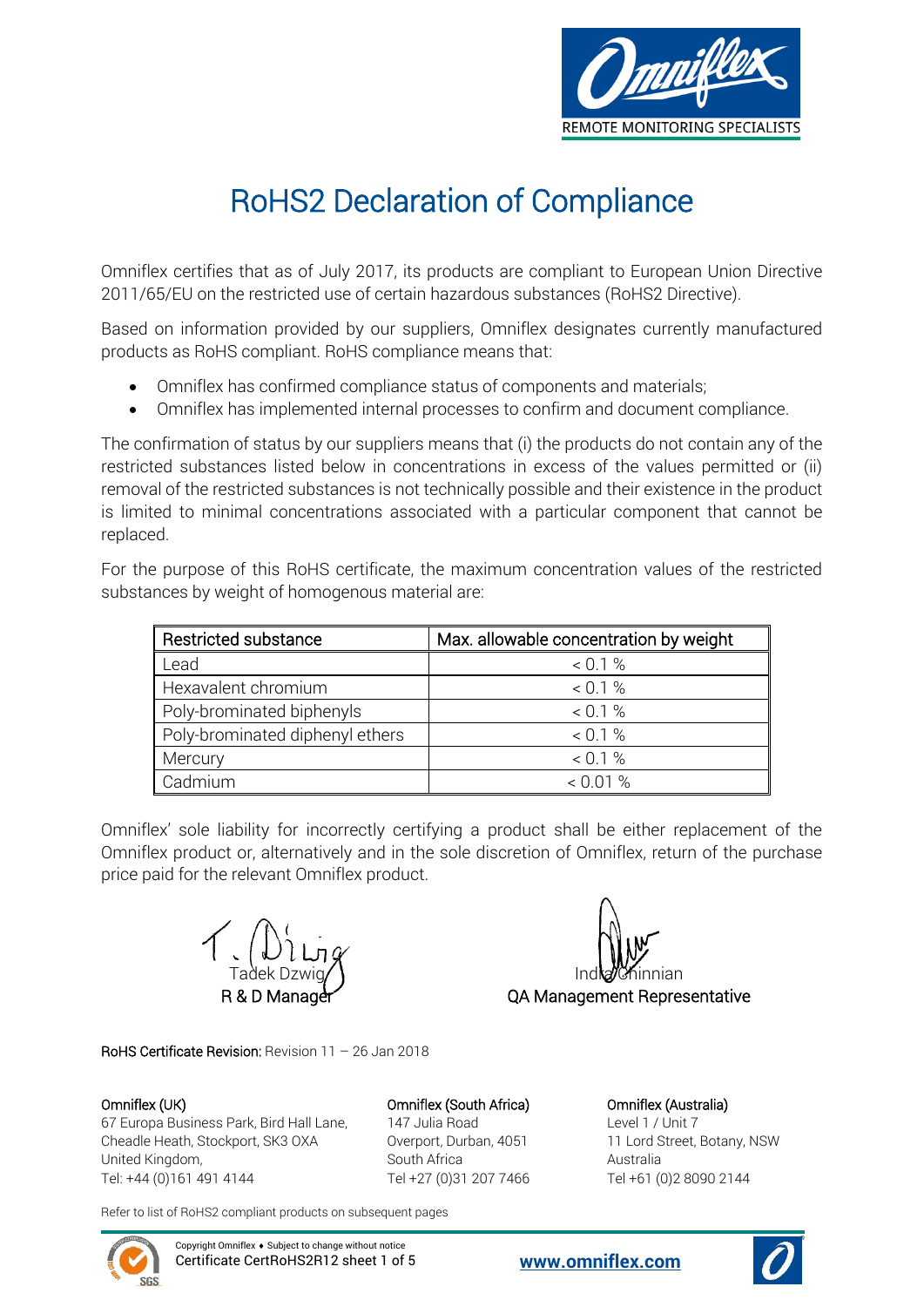## List of RoHS2 Compliant products

| Model     | Description                                                             |
|-----------|-------------------------------------------------------------------------|
| 51201031  | Omni16C CPU Sub Assembly                                                |
| C1150     | Omni8/16C Red Backlit LED Board                                         |
| C1151     | Omni8/16C Yellow Backlit LED Board                                      |
| C1152     | Omni8/16C Green Backlit LED Board                                       |
| C1153     | Omni8/16C Blue Backlit LED Board                                        |
| C1154     | Omni8/16C Orange Backlit LED Board                                      |
| C1155     | Omni8/16C White Backlit LED Board                                       |
| C1160     | Omni8/16C Lamp & Holder 8 Window Pack                                   |
| C1169     | Omni8/16C 16 Channel Lamp Driver Board                                  |
| C1170     | Omni8/16C 8 Channel Isolated Input Board 90-150Vac/dc Inputs            |
| C1171     | Spare Part Omni8/16C Standard 8 Channel Input Board Positive Comm       |
| C1172     | Omni8/16C 8 Channel Isolated Input Board 19-60Vdc Inputs                |
| C1174A    | Omni16C Ribbon Header Input Board                                       |
| C1180B-X  | Omni8C RLU Ribbon Hdr Bd Outputs - All Options                          |
| C1181B-X  | Omni8C RLU Lamp Driver Outputs - All Options                            |
| C1182B-X  | Omni16C Compact RLU Ribbon Cable Outputs - All Options                  |
| C1184     | Omni16C Serial Compact RLU Ribbon Header Outputs                        |
| C1185     | Omni16C Serial Compact RLU Lamp Driver Outputs                          |
| C1190B    | Omni2 Door Warning Sign                                                 |
| C1191B    | Omni2S Slave Alarm Unit                                                 |
| C1415A    | Omni16 Remote Pushbutton Station                                        |
| C1420     | Omni8/16C Integral Pushbutton Station (SART)                            |
| C1421     | Omni16C 85-264Vac/dc Power Supply                                       |
| C1422     | Omni16C 20-60Vdc Integral Power Supply Module                           |
| C1423A    | Omni8/16C RS232/485 Serial Interface Board                              |
| C1423A-1  | Omni10C RS232/485 Serial Interface Board                                |
| C1423B    | Omni8/16C RLU RS232/485 Serial Interface Board                          |
| C1424     | Omni8/16C Common Services Board. Adder for Serial Displays              |
| C1425     | Omni8/16C 8 Way Repeat Relay Board                                      |
| C1426     | Omni8/16C 16 Way Repeat Ribbon Header Board                             |
| C1427A-X  | Omni8P 8pt Backlit 24Vdc Annun 4x2 Window - All Options                 |
| C1428A-A  | Omni8P 8pt Sidebar 24Vdc Annun - All Options                            |
| C1477B-X  | Omni8u - All Options                                                    |
| C1478-X   | Omni16C RLU Lamp Driver Outputs - All Options                           |
| C1479B-X  | Omni16C RLU Ribbon Cable Outputs - All Options                          |
| C1480B-EX | Omni16C Ex ic Backlit 24Vdc(No LED Bds)(24V Com Only)                   |
| C1480B-X  | Omni16C Backlit 24Vdc Annun - All Options                               |
| C1481B-X  | Omni16C Sidebar 24Vdc Annun (No LED Boards) - All Options               |
| C1483B-1  | Omni16C Backlit Serial Annun 24Vdc with CSvc Board (No Lamps, LED Brds) |
| C1484B-1  | Omni16C Sidebar Serial LED Annun 24vdc (with CSC Board)                 |
| C1486A    | Omni16C Backlit Remote Display (No Lamps/LEDs) (24V or 0V common)       |
| C1486A-EX | Omni16C Ex ic Backlit Remote Display (No Lamps/LEDs) 24V or 0V Common   |
| C1487A    | Omni16C Sidebar Remote Display 0V Common                                |
| C1488A    | Omni16C Sidebar Remote Display 24V Common                               |
| C1490B-X  | Omni8C Backlit Annun 24Vdc (No Lamps/LEDs) - All Options                |
| C1491B-X  | Omni8C Sidebar LED Annun 24Vdc(No Lamps/LEDs) - All Options             |
| C1493B-1  | Omni8C Backlit Serial Display with CSC Bd (No Lamps/LEDs)               |
| C1494B-1  | Omni8C Sidebar Serial Display with CSC Bd                               |
| C1496A    | Omni8C Backlit Remote Display (No Lamps/LEDs) Comm 24V or 0V            |



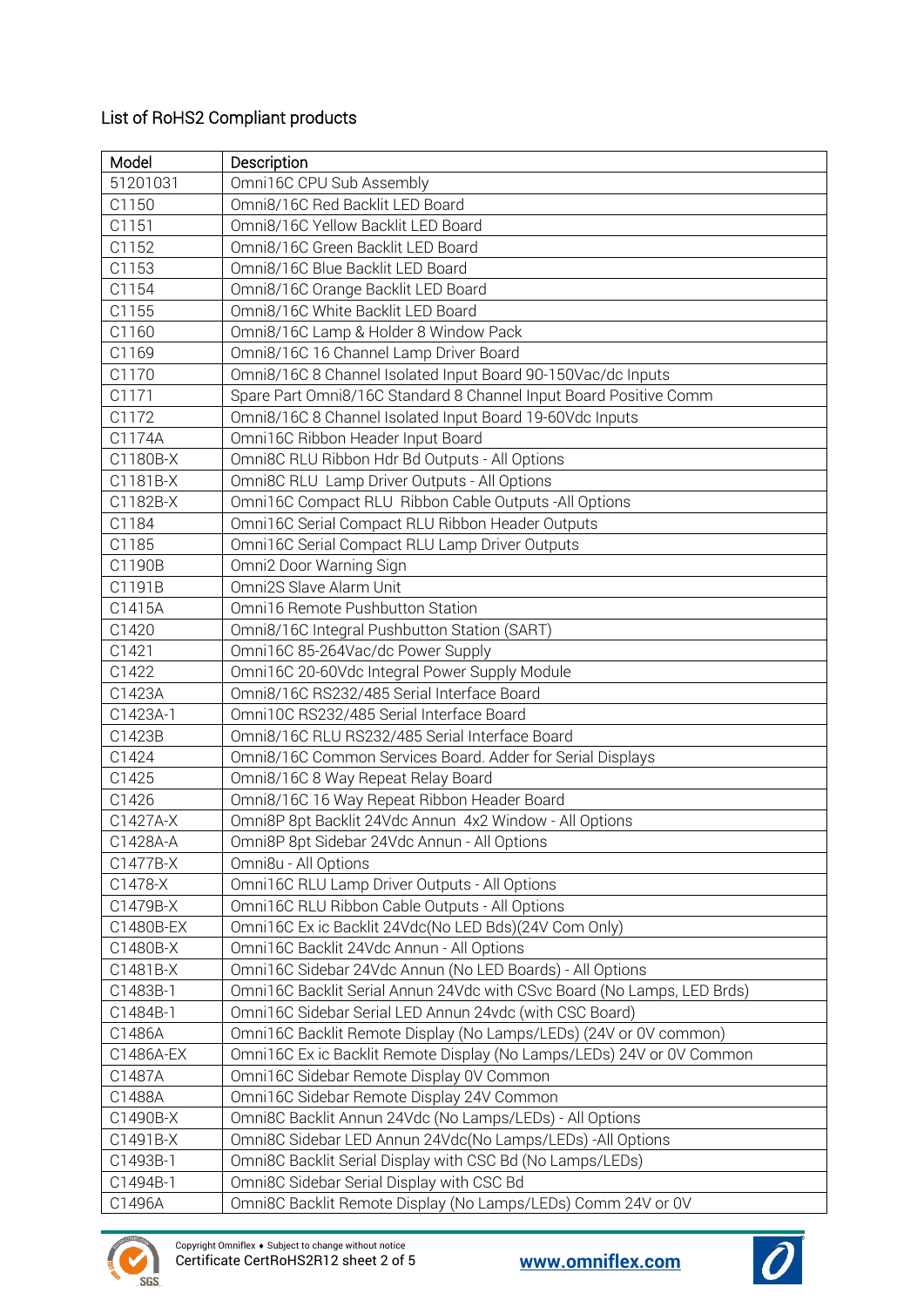| Model                 | Description                                                                                      |
|-----------------------|--------------------------------------------------------------------------------------------------|
| C1497A                | Omni8C Sidebar Remote Display (No Lamps/LEDs) Comm 0V                                            |
| C1498A                | Omni8C Sidebar Remote Display (No Lamps/LEDs) Comm 24V                                           |
| C1620A-X              | Omni30/8 8-point Annunciator Rack & Panel Mounts                                                 |
| C1621A-X              | Omni32/8 4 pt Annunciator and Control Module Rack & Panel Mounts                                 |
| C1622A-X              | Omni33/8 Control Module Rack & Panel Mounts                                                      |
| C1623A                | Omni30/4 4 point Annunciator - 10.5 inch Panel Mount                                             |
| C1624A                | Omni33/4 Control Module - 10.5 inch Panel Mount                                                  |
| C1650A                | Omni30/X Red LED Board                                                                           |
| C1651A                | Omni30/X Yellow LED Board                                                                        |
| C1652A                | Omni30/X Green LED Board                                                                         |
| C1653A                | Omni30/X Blue LED Board                                                                          |
| C1654A                | Omni30/X Orange LED Board                                                                        |
| C1655A                | Omni30/X White LED Board                                                                         |
| C1672A-X-X            | OmniX Remote Display Backlit LED Terminal I/P (NO LED Bds, NO SART)                              |
| C1679A-X              | Omni16R 19inch 3U and Surface Mount Sub-Racks                                                    |
| C1679A-X-X-1          | OmniX Integral Pushbutton Station and Audible (SART) Adder Price                                 |
| C1680A                | Omni16R 16-point Alarm Module                                                                    |
| C1683A-0              | Omni16R Repeat Relay Module with Rear Access                                                     |
| C1683A-1              | Omni16R Repeat Relay Module with Front Access                                                    |
| C1685A                | Omni16R Common Services Card                                                                     |
| C1686A                | Omni16R Front Input Power Module (3U Eurocard)                                                   |
| C1687A                | Omni16R Common Services Front Access Termination Board (3U Eurocard)                             |
| C1688A                | Omni16R 16-point Alarm Module Front Access                                                       |
| C1690A                | Omni16R Input Terminal Board                                                                     |
| C1691A                | Omni16R Input Universal I/O Terminal Board                                                       |
| C1692A                | Omni16R Isolated Input Terminal Board (Two Slots Wide)                                           |
| C1695A                | Omni16R Common Services Terminal Board                                                           |
| C1696A                | Omni16R Power Supply Terminal Board                                                              |
| C2140A                | Powerterm CPI AE-Series T/R Interface Module                                                     |
| C2151B                | Powerterm L120P CP T/R 6A 20V (with Local Control)                                               |
| C2152B                | Powerterm L120R CP T/R 6A 20V (for Remote Control)                                               |
| C2156C-0              | Powerterm LC90e CP Controller Ethernet<br>Powerterm LC90G2e 3G HSPA/UMTS WCDMA+GSM CP Controller |
| C2156C-12<br>C2156D-0 | Powerterm LC90e CP Controller Ethernet                                                           |
| C2156D-11             | Powerterm LC90G1e GSM CP Controller                                                              |
| C2156D-12             | Powerterm LC90G2e 3G HSPA/UMTS WCDMA+GSM CP Controller                                           |
| C2166A-X              | Powerterm PT2000 PSU 110/220ac - Both Options                                                    |
| C2167A-X              | Powerterm PT5000 PSU 110/220ac - Both Options                                                    |
| C2176B-X              | Powerterm PT2000C PSU, Battery Charger 110/220ac - Both Options                                  |
| C2177B-X              | Powerterm PT5000C PSU, Battery Charger 110/220ac - Both Options                                  |
| C2186A-X              | Powerterm PT2K PSU 110/220ac -Both versions                                                      |
| C2187A-X              | Powerterm PT5K PSU 110/220ac - Both versions                                                     |
| C2194A                | Powerterm PTC PSU, Battery Charger 85-264ac; 12/24Vdc @ 0.66A                                    |
| C2196A                | Powerterm L50C-D DUAL PSU & Battery Charger 110/240Vac;24Vdc 2A & 12V1A                          |
| C2260C                | Powerterm PTL144R 4X1.5A/12V 4-Zone Cathodic Protection TR                                       |
| C2262A                | Powerterm PTL141R 6A/20V Single Zone Cathodic Protection TR                                      |
| C2265A                | Powerterm PT L03R 3 Channel Analogue TR Control Module                                           |
| C2265A                | Powerterm PT L03R 3 Channel Analogue TR Control Module                                           |
| C2283A-15             | Powerterm A800R-15 800W 15V 50A CP T/R with Surge Protection & I2C Control                       |
| C2283A-24             | Powerterm A800R-24 800W 24V 30A CP T/R with Surge Protection & I2C Control                       |
| C2283A-48             | Powerterm A800R-48 800W 48V 15A CP T/R with Surge Protection & I2C Control                       |



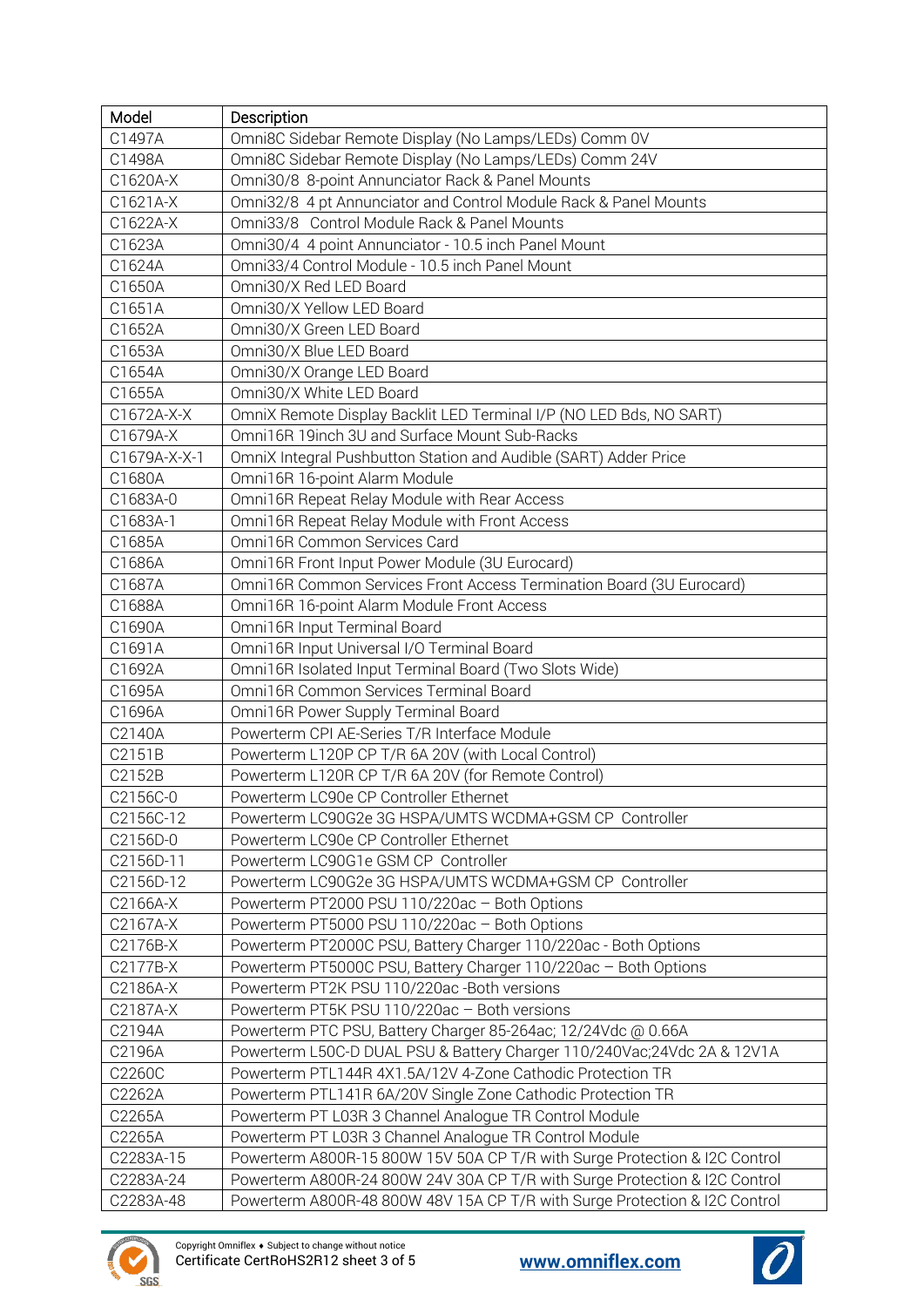| Model     | Description                                                                   |
|-----------|-------------------------------------------------------------------------------|
| C2283A-60 | Powerterm A800R-60 800W 60V 12A CP T/R with Surge Protection & I2C Control    |
| C2284A-15 | Powerterm A1500R-15 1500W 15V 100A CP T/R with Surge Protection & I2C Control |
| C2284A-24 | Powerterm A1500R-24 1500W 24V 60A CP T/R with Surge Protection & I2C Control  |
| C2284A-48 | Powerterm A1500R-48 1500W 48V 30A CP T/R with Surge Protection & I2C Control  |
| C2284A-60 | Powerterm A1500R-60 1500W 60V 25A CP T/R with Surge Protection & I2C Control  |
| C2285A-15 | Powerterm A3000R-15 3000W 15V 150A CP T/R with Surge Protection & I2C Control |
| C2285A-24 | Powerterm A3000R-24 3000W 24V 120A CP T/R with Surge Protection & I2C Control |
| C2285A-48 | Powerterm A3000R-48 3000W 48V 60A CP T/R with Surge Protection & I2C Control  |
| C2285A-60 | Powerterm A3000R-60 3000W 60V 50A CP T/R with Surge Protection & I2C Control  |
| C2401B-X  | Omniterm TXB Programmable Transmitter - All Versions                          |
| C2404B    | Omniterm TFX Universal Special Function Module                                |
| C2406C-X  | Omniterm TWT Transmitter - All Versions                                       |
| C2440A-X  | Omniterm PAF Universal AC Input Power Supplies                                |
| C2462A    | Omniterm LPD Dual Channel Loop Powered Isolator                               |
| C2463B    | Omniterm LPR DIN Rail Mount Loop Repeater (24Vdc Powered)                     |
| C2464B    | Omniterm LPS DIN Rail Mount Current Loop Splitter (24Vdc powered)             |
| C2465B    | Omniterm TTB (Dual Trip Alarm)                                                |
| C2467B    | Omniterm TTT Universal Input Dual Trip Alarm and Re-Tx                        |
| C2467B-EX | Omniterm TTT Universal Input Dual Trip Alarm and Re-Tx Ex ib                  |
| C5132A    | Teleterm RPN1 Gateway Ethernet                                                |
| C5132A-41 | Teleterm RPN1 Gateway Ethernet 2 Port                                         |
| C5140A    | Teleterm RPN1 Fibre Optic Configurator                                        |
| C6175B    | Powerterm Patch Board RJ45 Connectors                                         |
| C6175B    | Powerterm Patch Board RJ45 Connectors                                         |
| C6333C    | Powerterm CP 15 Way Reference Multiplexer Board                               |
| C6333D    | Powerterm CP 15 Way Reference Multiplexer Board                               |
| C6334A    | Powerterm CP Anode Current Monitoring Terminal Board                          |
| C6335A    | Powerterm CP 4 Channel In/Out Surge Protection Terminal Board                 |
| C6335B    | Powerterm CP 4 Channel In/Out Surge Protection Terminal Board                 |
| C6336A    | Powerterm CP 6 Way Reference Multiplexer Board                                |
| C6337A    | Powerterm iCRM 15 way Corrosion Monitor Board                                 |
| C6338A    | Powerterm iMUX 15 way Multiplexer Terminal Board                              |
| M1022B    | Maxiflex 7 I/O Master Base (Expandable)                                       |
| M1023B    | Maxiflex 5 I/O Master Base (Expandable)                                       |
| M1031B    | Maxiflex 5 I/O Expander Base                                                  |
| M1032B    | Maxiflex 8 I/O Expander Base                                                  |
| M1102B    | Maxiflex 24Vdc Logic Power Supply                                             |
| M1151C    | MX 110/220Vac/dc Logic/Field Power Supply                                     |
| M1240B    | Maxiflex CPU T2 Serial Port                                                   |
| M1241B    | Maxiflex CPU T2 Serial Port, Conet/c Port                                     |
| M1260E    | Maxiflex CPU P3 Serial Port, Graphic Programming                              |
| M1261E    | Maxiflex CPU P3c Serial Port, Conet/c Port, Graphic Programming               |
| M1262F    | Maxiflex CPU P3e Serial Port, Ethernet Port, Graphic Programming              |
| M1264A    | Maxiflex CPU A3c Maxilarm Serial, Conet Port, Graphic Programming             |
| M1265B    | Maxiflex CPU A3e Maxilarm Serial, Ethernet Port, Graphic Programming          |
| M1267B    | Maxiflex CPU P3e-R Redundant Controller                                       |
| M1322A    | Maxiflex 16 Digital Input (10-30Vdc) Logic Isolation                          |
| M1323A    | Maxiflex 16 Digital Input (30-60VDC) Logic Isolation                          |
| M1326A    | Maxiflex 32 Digital Input (10-30Vdc) Logic Isolation                          |
| M1327A    | Maxiflex 64 Digital Input (30-60VDC) Logic Isolation                          |
| M1330A    | Maxiflex 8 Digital Input (9-30Vdc) 8 Relay Output Logic Isolation             |